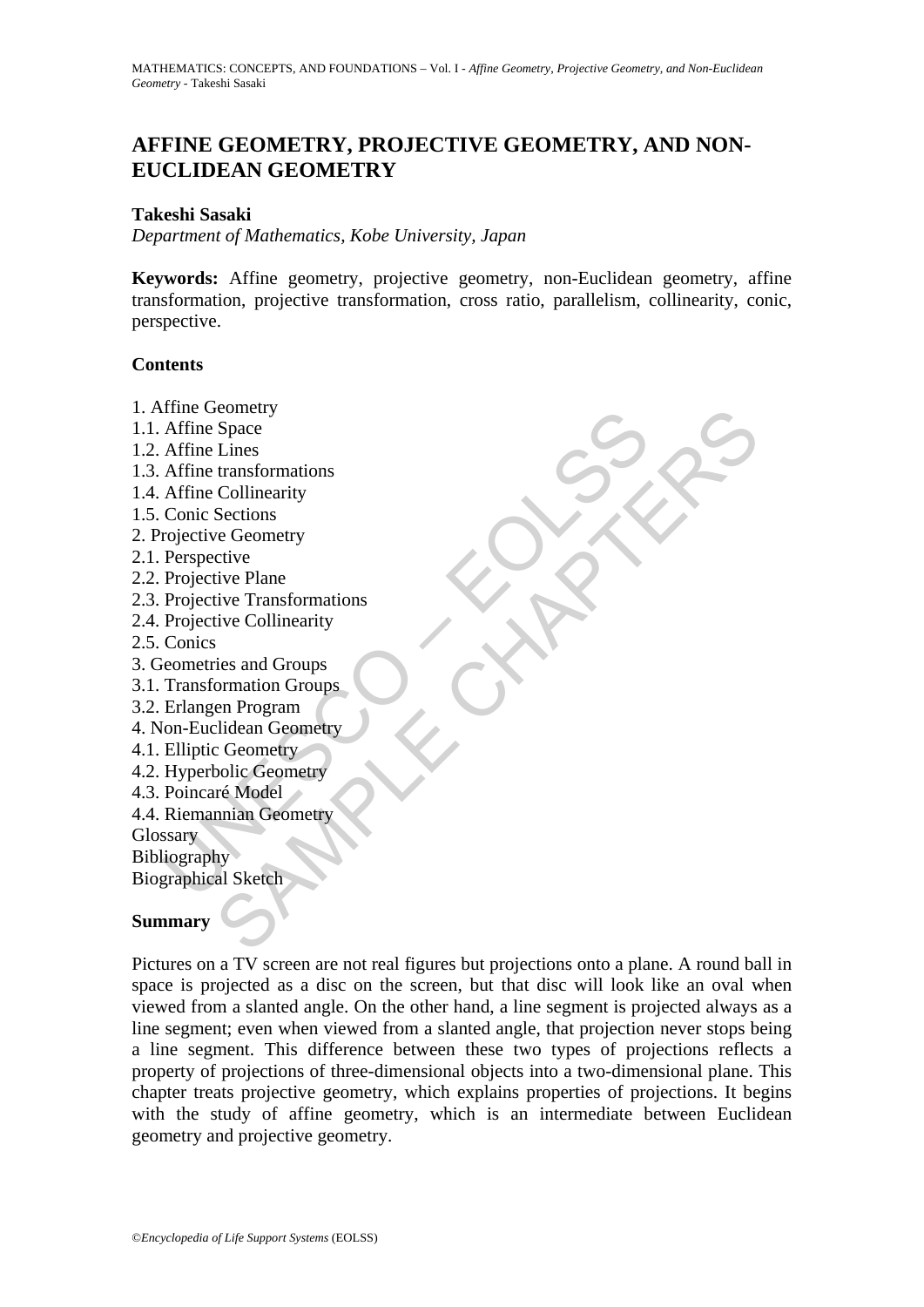## **1. Affine Geometry**

Affine geometry is a geometry studying objects whose shapes are preserved relative to affine transformations.

## **1.1. Affine Space**

A real affine plane  $A^2$  is a plane equipped with the action of a two-dimensional vector space *V* over the real number field  $\mathbb{R}$ . It has an additive structure: for any point *P* in  $A^2$  and for any vector **v** in V, another point Q is determined by the rule  $Q = P + v$ , and for any points *P* and *Q* there exists a unique vector **v** such that  $Q = P + \mathbf{v}$ . The vector **v** is denoted by  $\overrightarrow{PQ}$ . They satisfy compatibility with addition of vectors:  $(P+u)+v = P+(u+v)$  for any two vectors **u** and **v**. As a set, the plane  $A^2$  is identified with *V* itself. The addition  $P \mapsto P + v$  is called a *parallel transport* in the direction of **v** . An *n* -dimensional affine space is defined likewise as a set equipped with an *n*-dimensional vector space. However, since the arguments for dimension two work generally for any dimension and since it is simpler to discuss two dimensional case, the description in the following is restricted to the latter.

The Euclidean plane, denoted usually by  $\mathbb{R}^2$ , has the structure of an affine plane together with a metric so that every vector **v** has a length.

**Fu**)+**v** =  $P + (\mathbf{u} + \mathbf{v})$  for any two vectors **u** and **v**. As a set,<br>titlied with V itself. The addition  $P \mapsto P + \mathbf{v}$  is called a *parall*<br>ction of **v**. An *n*-dimensional affine space is defined likewise<br>a n *n*-di  $= P + (\mathbf{u} + \mathbf{v})$  for any two vectors **u** and **v**. As a set, the plane A<br>with *V* itself. The addition  $P \mapsto P + \mathbf{v}$  is called a *parallel transport* in<br>f **v**. An *n*-dimensional affine space is defined likewise as a se Choose a point *O* in  $A^2$  and let  $e = (e_1, e_2)$  be a basis of the vector space *V*. Then, any point *P* in A<sup>2</sup> is written as  $P = O + \lambda_1 \mathbf{e}_1 + \lambda_2 \mathbf{e}_2$ . The pair  $(\lambda_1, \lambda_2)$  is called the *affine coordinates* of the point  $\overline{P}$  relative to the base point  $\overline{O}$  and the basis **e**. Choosing another point *O'* as a base point and another basis  $f = (f_1, f_2)$ , one can write  $O' = O + a_1 \mathbf{e}_1 + a_2 \mathbf{e}_2$  and  $\mathbf{f}_i = \sum_{j=1}^2 a_{ji} \mathbf{e}_j$ . Then, the affine coordinates  $(\lambda'_1, \lambda'_2)$  of the point *P* relative to *O'* and **f** are given by the relation  $\lambda_i = a_i + \sum_{j=1}^2 a_{ji} \lambda'_{j}$ .

## **1.2. Affine Lines**

Let *L* be a one-dimensional subspace of *V* and  $P_0$  a point in  $A^2$ . Then the set  ${P_0 + \mathbf{v}; \mathbf{v} \in L}$  is called an affine line through the point  $P_0$  in the direction *L*, and can be denoted simply by  $\ell$ . Through two points  $P$  and  $Q$ , there passes one and only one line, which is denoted by *PQ* and, hence, through any point, there passes a bundle of lines.

Two distinct lines are said to be *parallel* if and only if both lines have the same direction. They do not have common points. Let *P* , *Q* and *R* be three distinct points on a line. Then  $\overrightarrow{PR} = r\overrightarrow{PO}$  for some number *r*. This number is denoted by  $\overrightarrow{PR}/\overrightarrow{PO}$ . If the affine plane is endowed with the Euclidean structure, this is equal to the ratio of the lengths of the line segments  $\overline{PR}/\overline{PQ}$  provided Q and R are on the same side of P, and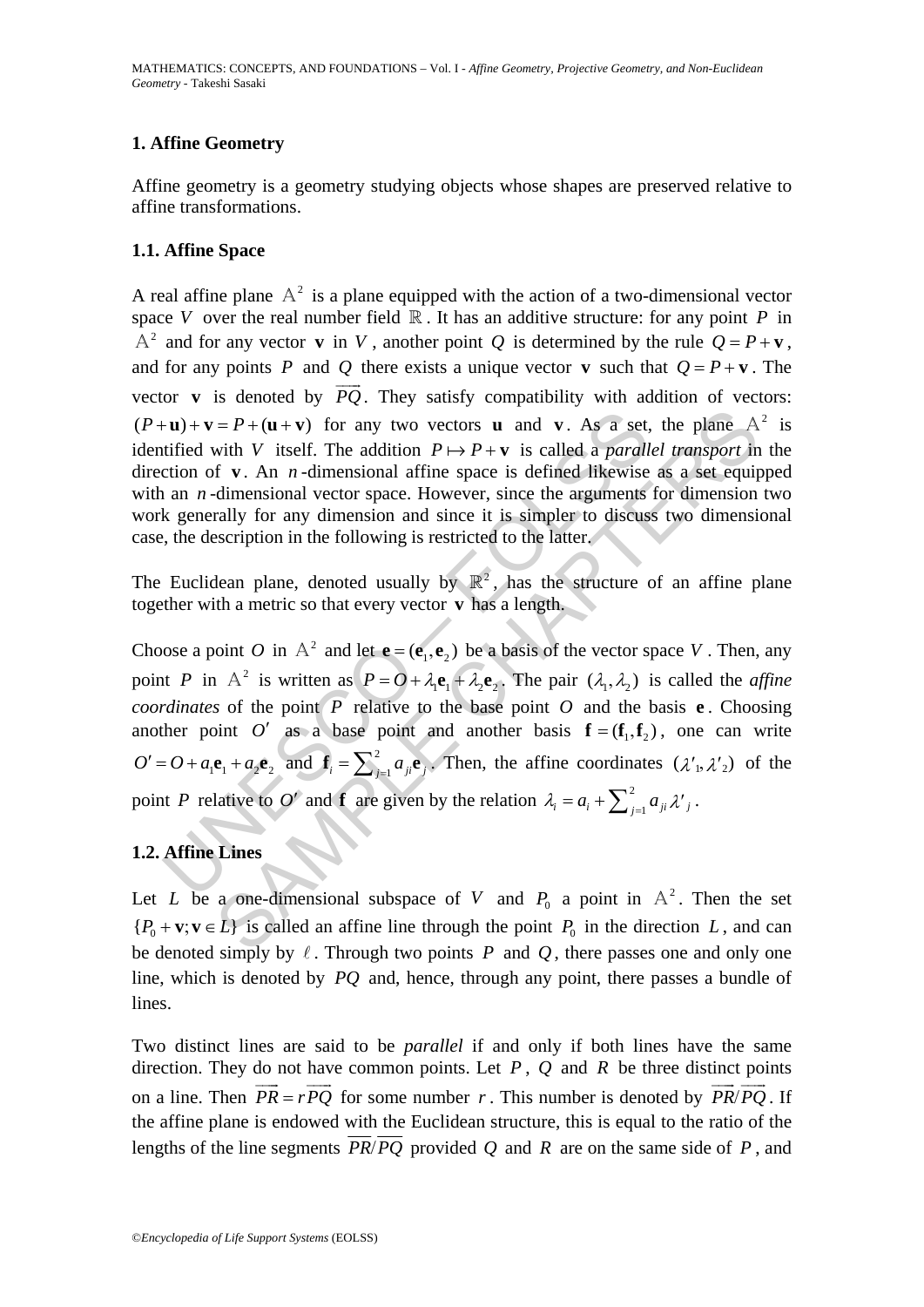$-\overline{PR}/\overline{PQ}$  provided *Q* and *R* are on opposite sides of *P*.

## **1.3. Affine transformations**

An affine mapping is a pair  $(f, \varphi)$  such that *f* is a map from  $A^2$  into itself and  $\varphi$  is a *linear* map from *V* to *V* satisfying  $f(P+\mathbf{v}) = f(P) + \varphi(\mathbf{v})$ . It is called an affine transformation provided that the map *f* is bijective.

The image of a line under any affine transformation is a line.

Any number of points are said to be collinear when they lie on one line. The property above says that collinear points are mapped to collinear points by an affine transformation. An affine transformation is characterized as follows:

sformation. An affine transformation is characterized as follows:<br>  $(f, \varphi)$  be an affine transformation. Then for any four points *P*, *t*<br>
( $f, \varphi$ ) be an affine transformation. Then for any four points *P*, *t*<br>
( $\varphi$ ) be an affine transformation is characterized as follows:<br>
tion. An affine transformation is characterized as follows:<br>
be an affine transformation. Then for any four points  $P$ ,  $Q$ ,  $R$  and  $S$  in<br>
fying the relation  $\over$ Let  $(f, \varphi)$  be an affine transformation. Then for any four points *P*, *Q*, *R* and *S* in the plane satisfying the relation  $\overrightarrow{PQ} = r\overrightarrow{RS}$ , the relation  $\overrightarrow{f(P)f(Q)} = r\overrightarrow{f(R)f(S)}$  holds. Conversely, given a bijective map  $f$  with this property, one can define a linear map  $\varphi$ by  $\varphi(\overrightarrow{PQ}) = \overrightarrow{f(P)f(Q)}$ . Then  $(f, \varphi)$  defines an affine transformation.

In particular, the image of a line segment is again a line segment, and the midpoint of a line segment is mapped to the midpoint of the image of the line segment. Noting that the barycenter of a triangle is the intersection point of the three line segments from the vertices to the midpoints of the opposite edges, one also has the following statement:

The barycenter of a triangle is sent to the barycenter of the image of the triangle by an affine transformation.

Three points  $P$ ,  $Q$  and  $R$  are said to be in general position if they are not collinear. The following property is called the homogeneity of the affine plane.

Let  $\{P,Q,R\}$  and  $\{A,B,C\}$  be two sets of three points in general position. Then there exists a unique affine transformation such that  $f(P) = A$ ,  $f(Q) = B$  and  $f(R) = C$ .

Let  $(f, \varphi)$  and  $(g, \psi)$  be two affine transformations. Then, the composition of mappings gives a new affine transformation ( $f \circ g, \varphi \circ \psi$ ). In fact, the set of all affine transformations, which we denote by  $G_{\lambda}$ , has a group structure.

Choose a point *O* in  $A^2$  and a basis  $\mathbf{e} = (\mathbf{e}_1, \mathbf{e}_2)$  of the vector space *V*, and let  $(f, \varphi)$ be an affine transformation. Write the vector  $\overrightarrow{Of(O)}$  as  $a_1e_1 + a_2e_2$  and the vector  $\varphi(e_1)$ as  $a_i \cdot \mathbf{e}_1 + a_{i2} \cdot \mathbf{e}_2$ . Then one has an associated matrix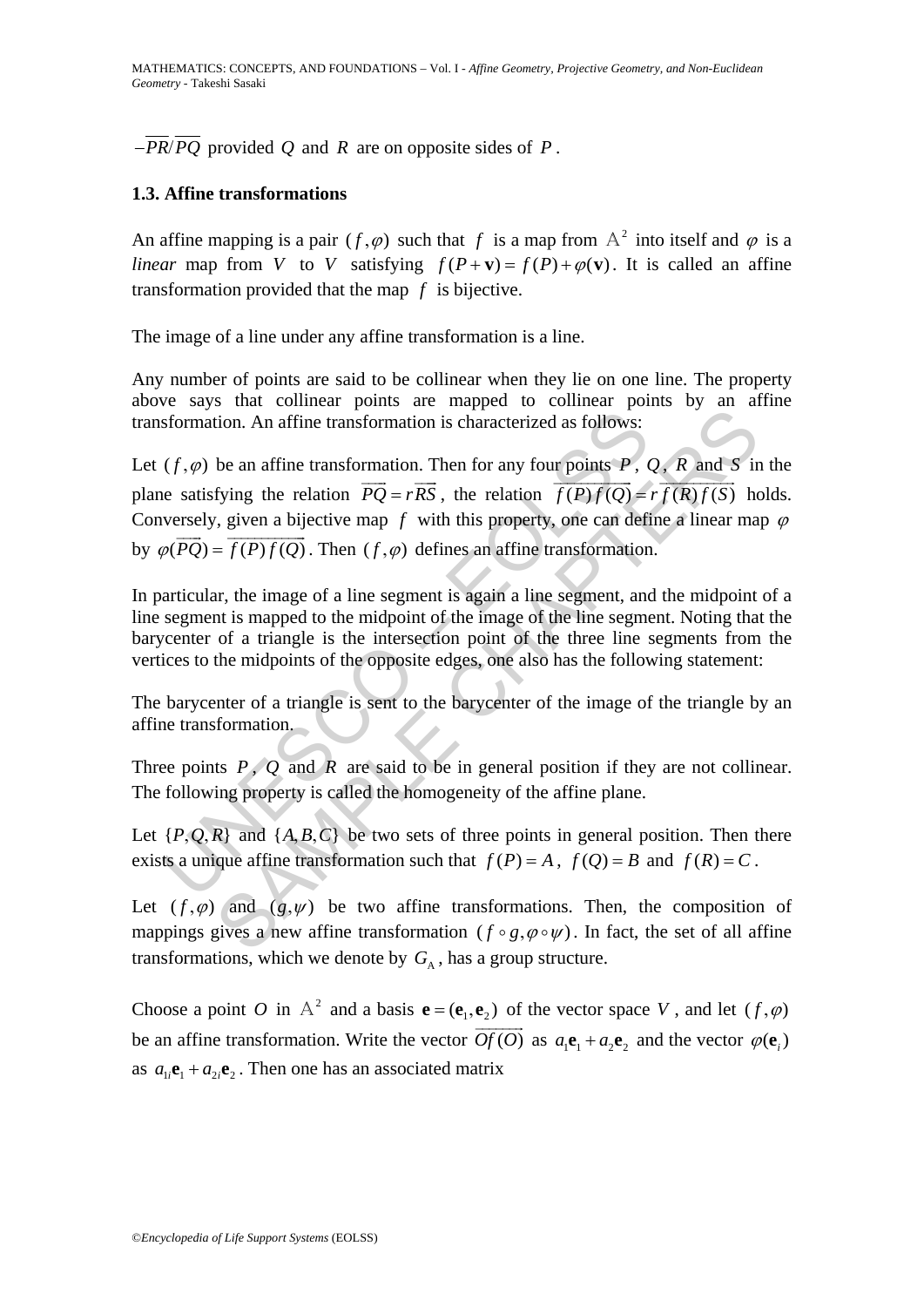MATHEMATICS: CONCEPTS, AND FOUNDATIONS – Vol. I - *Affine Geometry, Projective Geometry, and Non-Euclidean Geometry* - Takeshi Sasaki

$$
\Phi(f,\varphi) = \begin{pmatrix} 1 & 0 & 0 \\ a_1 & a_{11} & a_{12} \\ a_2 & a_{21} & a_{22} \end{pmatrix} . \tag{1}
$$

It is an exercise to show that  $\Phi(f \circ g, \varphi \circ \psi) = \Phi(f, \varphi) \circ \Phi(g, \psi)$ . This correspondence is called the matrix representation of the affine transformation. The part  $\overline{c}$ *a a*  $\begin{pmatrix} a_1 \\ a_2 \end{pmatrix}$ parameterizes the space  $\mathbb{R}^2$  and the sub-matrix  $\begin{bmatrix} a_{11} & a_{12} \\ a_{21} & a_{22} \end{bmatrix}$ 21  $\frac{u_{22}}{2}$  $a_{11}$  a  $\begin{pmatrix} a_{11} & a_{12} \ a_{21} & a_{22} \end{pmatrix}$ belongs to the general linear

group of degree 2 .

## **1.4. Affine Collinearity**

The following theorems are historically renowned ones on affine collinearity:

**(Menelaus' theorem)** *Let P , Q and R be three points in general position. Choose three points A , B and C on the lines QR , RP and PQ , respectively. Then A , B and C* are collinear if and only if  $\overrightarrow{BP}/\overrightarrow{PC} \cdot \overrightarrow{CO}/\overrightarrow{OA} \cdot \overrightarrow{AR}/\overrightarrow{RB} = -1$ .

**Affine Collinearity**<br>
following theorems are historically renowned ones on affine colline<br> **nelaus'** theorem) Let P, Q and R be three points in genera<br>
e points A, B and C on the lines QR, RP and PQ, respectivel<br>
ure col **(Ceva's theorem)** *Given a triangle*  $\Delta PQR$ *, choose three points A, B and C on the lines QR , RP and PQ, respectively. Then, the three lines PA , QB and RC are all parallel or all meet at one point if and only if*  $\overrightarrow{BP}/\overrightarrow{PC} \cdot \overrightarrow{CQ}/\overrightarrow{QA} \cdot \overrightarrow{AR}/\overrightarrow{RB} = 1$ *.* 

Menelaus of Alexandria, who was born in about the year 70 in Alexandria and died in about 130, is famous for his work in spherical trigonometry. G. Ceva was born on 7 Dec 1674 in Milan and died on 15 June 1734 in Mantua, Italy.

### **1.5. Conic Sections**

**Collinearity**<br>
ing theorems are historically renowned ones on affine collinearity:<br>
<sup>2</sup> **theorem**) Let P, Q and R be three points in general position. Chapter of the dividend  $PQ$ , respectively. Then A, B<br>
inear if and o Given two lines  $\ell$  and  $m$  intersecting at one point  $O$  in the three-dimensional Euclidean space, rotate the line  $m$  around  $\ell$ . Then one gets a surface  $F$  called the *circular cone* with the vertex at *O* and the axis  $\ell$ . The line *m* is called a generating line of *F* .

The set  $F - \{O\}$  consists of two connected parts,  $F_1$  and  $F_2$ . Let  $\Pi$  be a plane not passing through *O* . Then the section *C* of *F* by Π is called a *conic section*. If the conic section is bounded, then it is contained in either  $F_1$  or  $F_2$ . Such a section is called an ellipse. If the section is not bounded but connected, then it is a parabola. If the section is neither bounded nor connected, then the section consists of two components and each component is called a hyperbola.

In Euclidean plane geometry, an ellipse is expressed as the set  $\{(x, y) \in \mathbb{R}^2 \mid x^2/a^2 + y^2/b^2 = 1\}$ , where *a* and *b* are positive constants. A hyperbola is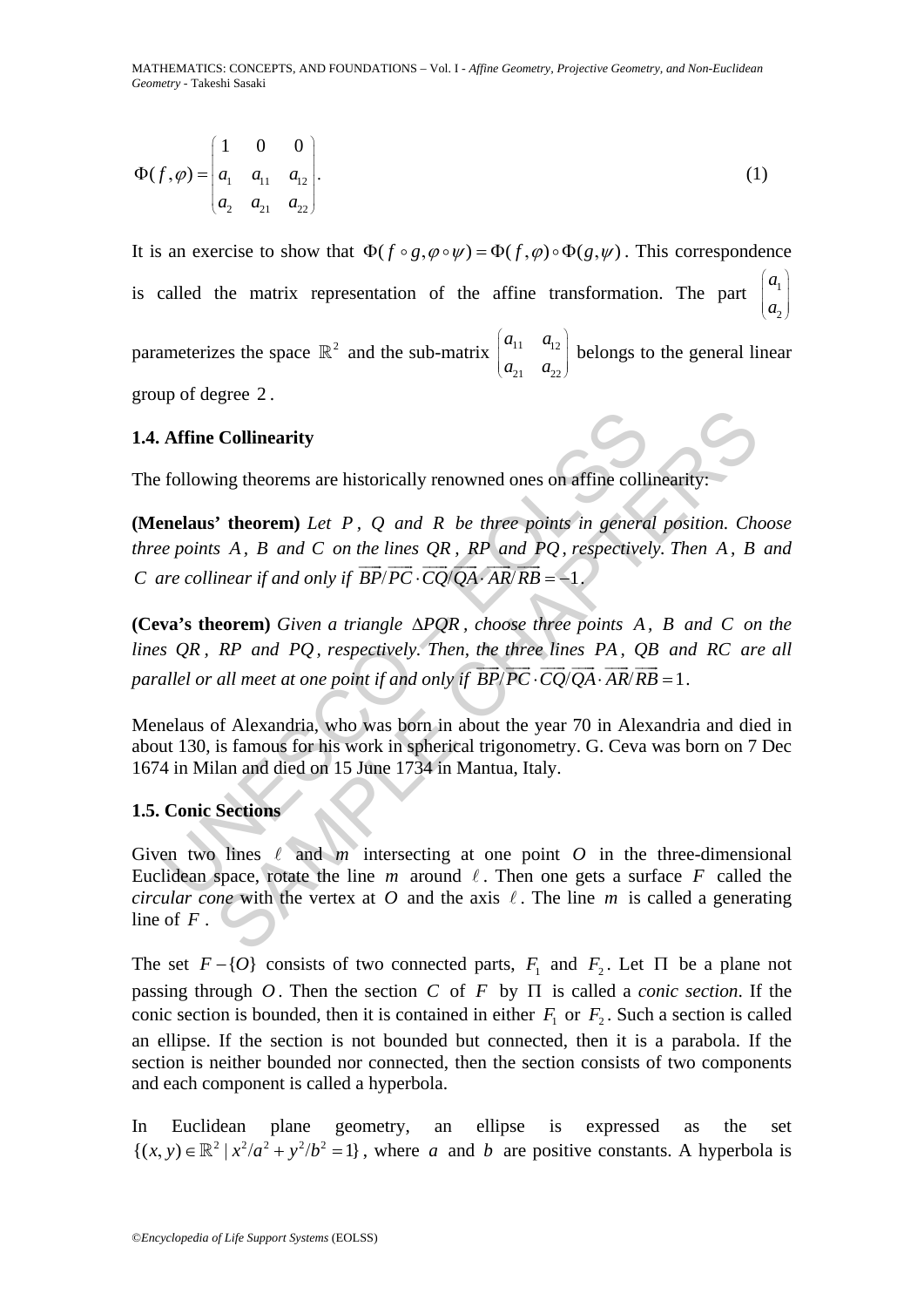similarly expressed as  $\{(x, y) \in \mathbb{R}^2 \mid x^2/a^2 - y^2/b^2 = 1\}$  and a parabola as  ${(x, y) \in \mathbb{R}^2 \mid y^2 = 4ax}$ , where  $a > 0$ . In all three cases, the equations are quadratic. In this respect, the three kinds of curves are called quadrics (or conic curves).

From an affine-geometric point of view, any ellipse is regarded as the same: the ellipse expressed as  $\{(x, y) \in \mathbb{R}^2 \mid x^2/a^2 + y^2/b^2 = 1\}$  is transformed to the circle  ${(x, y) \in \mathbb{R}^2 \mid x^2 + y^2 = 1}$  by an affine transformation  $(f, \varphi)$ , where f is the identity and  $\varphi(x, y) = (x/a, y/b)$ . Similarly, any hyperbola can be transformed to the rectangular hyperbola  $\{(x, y) \in \mathbb{R}^2 \mid x^2 - y^2 = 1\}$  and any parabola to  $\{(x, y) \in \mathbb{R}^2 \mid y^2 = 4x\}.$ However, any ellipse, hyperbola, and parabola cannot be transformed to either of the other two types.

Illonius of Perga, who was born in around 262 BC in Perga, the MI 190 BC in Alexandria, wrote a book called *Conics*, where term<br>sse, and hyperbola were introduced. It was J. Kepler (1571–1630<br>orbits of planets around the of Perga, who was born in around 262 BC in Perga, Greece and die<br>BC in Alexandria, wrote a book called *Conics*, where terms such as paral<br>i hyperbola were introduced. It was J. Kepler (1571–1630) who showed<br>of planets aro Apollonius of Perga, who was born in around 262 BC in Perga, Greece and died in about 190 BC in Alexandria, wrote a book called *Conics*, where terms such as parabola, ellipse, and hyperbola were introduced. It was J. Kepler (1571–1630) who showed that the orbits of planets around the sun form ellipses. Generally, due to kinematics, the motion of two planetary objects can be described by quadrics.

## **2. Projective Geometry**

Projective geometry is a geometry studying objects whose shapes are preserved relative to projective transformations. A. Cayley (1821–1895) emphasized that "metrical geometry is a part of descriptive geometry (projective geometry in a modern terminology), and descriptive geometry is all geometry," in relation to the discussion of the role of conics.

- -

-

TO ACCESS ALL THE **15 PAGES** OF THIS CHAPTER, Visit: http://www.eolss.net/Eolss-sampleAllChapter.aspx

#### **Bibliography**

D. Gans, *An introduction to non-Euclidean geometry*, Academic Press, N.Y. and London, 1973, ISBN:012274850-6. [Euclidean geometry, elliptic geometry and non-Euclidean geometry is discussed in an easily accessible fashion].

M. J. Greenberg, *Euclidean and Non-Euclidean Geometries, Development and History*, xv+400pp. W. H. Freeman and Co., San Francisco, 1973, ISBN:0-7167-1103-6. [This is one of the textbooks on the history of development from Euclidean geometry to non-Euclidean geometry].

J. V. Field, *Piero della Francesca. A mathematicians Art*, 256 pp. Yale University Press, New Haven, 2005, ISBN:0-300-10342-5. [This is a writing on a history of perspective drawing, beginning in the Italian Renaissance, and the life of Piero della Francesca].